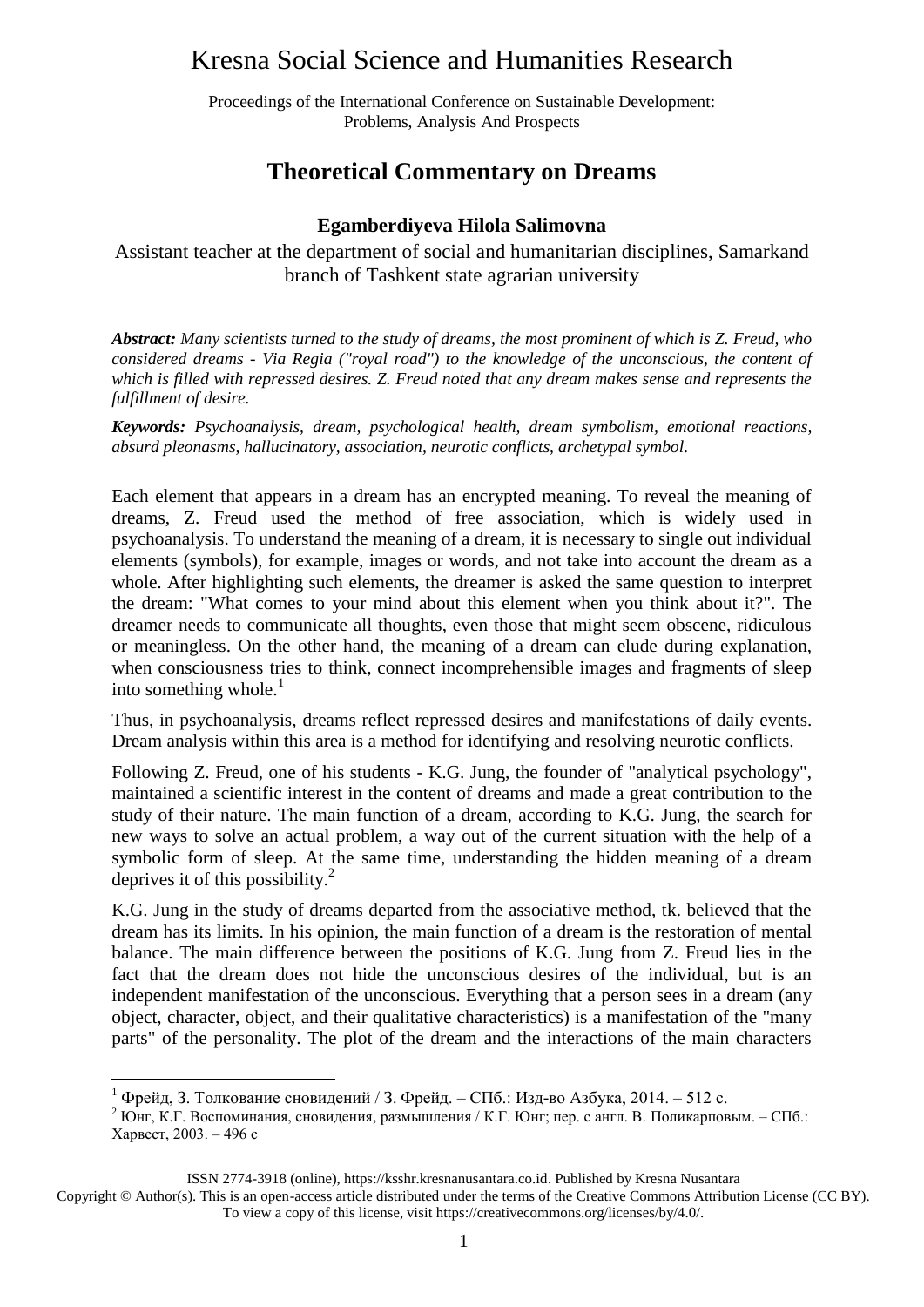## Kresna Social Science and Humanities Research

Proceedings of the International Conference on Sustainable Development:

Problems, Analysis And Prospects

reflect intrapersonal relationships. For example, the struggle of two characters symbolizes an intrapersonal conflict. At the same time, K.G. Jung paid great attention to archetypes in his works, including when working with dreams. Each dream image carries a universal archetypal symbol. For example, a man in a woman's dream symbolizes a meeting with the Animus (male) and vice versa.<sup>3</sup>

If Z. Freud mainly used the method of free associations to interpret dreams, then K.G. Jung expanded the arsenal for dream analysis, for example, he suggested drawing the content of a dream, acting out a plot or entering into a dialogue with one of the characters, coming up with a continuation of a dream, etc.

Another student of Z. Freud, A. Adler, the creator of "individual psychology", had completely different ideas about the nature of dreams and an approach to their analysis. Z. Freud believed that a dream and its elements (events, images, and experiences) are made up of those events that the dreamer has already met. A. Adler, on the contrary, believed that the space of dreams consists of experiences of future events, calling such dreams "prophetic". In other words, dreams are preparation for the upcoming life difficulties. In addition, a dream is a possible solution to the problem (rehearsal), and not just an indicator of its presence, as Z. Freud believed.<sup>4</sup>

It must be added that the same symbol that arose in a dream has a different meaning for different dreamers; this is due to the fact that the material of sleep is individual, and it must be considered in the context of a particular person.

The creator of the direction of Gestaltherapy F. Perls argued that the images of dreams are personality masks that could be repressed. Thus, Gestalt therapy, like psychodrama, suggests that work with the material of dreams is based on the unification of repressed masks, parts of the personality through the reproduction and incarnation of the dreamer into various dream elements in the space "here and now".<sup>5</sup>

Each of the scientists described above has contributed to the development of the opinion that dreams are a reflection of important events, experiences, personality problems. Currently, researchers support one of the directions they have chosen, following it in working with dream material; other researchers are developing new schemes for the analysis of dreams. At the same time, the importance and significance of dreams for the development of science remain unchanged.

Each of the scientists described above has contributed to the development of the idea that dreams are the reflection of important events, experiences, personal problems. Researchers are currently advocating one of their chosen areas of work with dream materials, while other researchers are developing new schemes for dream analysis. At the same time, the science of dreaming and its importance for the development of science remains unchanged.

1

ISSN 2774-3918 (online), https://ksshr.kresnanusantara.co.id. Published by Kresna Nusantara

 $3$  Трунов, Д.Г. Представления о сновидениях: основные модели / Д.Г. Трунов, М.А. Воденикова // Вестник пермского университета. Серия Философия. Психология. Социология. – 2012. – Вып. 1 (9). – С. 59–68

<sup>4</sup> Лёйнер, Х. Основы глубинно-психологической символики // Журнал практического психолога. – 1996.  $-$  N<sub>2</sub>3. – C. 102–110

Фрейд, З. Толкование сновидений / З. Фрейд. – СПб.: Изд-во Азбука, 2014. – 512 с.

<sup>5</sup> Перлз, Ф. Гештальт-подход и Свидетель терапии / Ф. Перлз. – М.: «Либрис», 1996. – 235 с

Copyright © Author(s). This is an open-access article distributed under the terms of the Creative Commons Attribution License (CC BY). To view a copy of this license, visit https://creativecommons.org/licenses/by/4.0/.